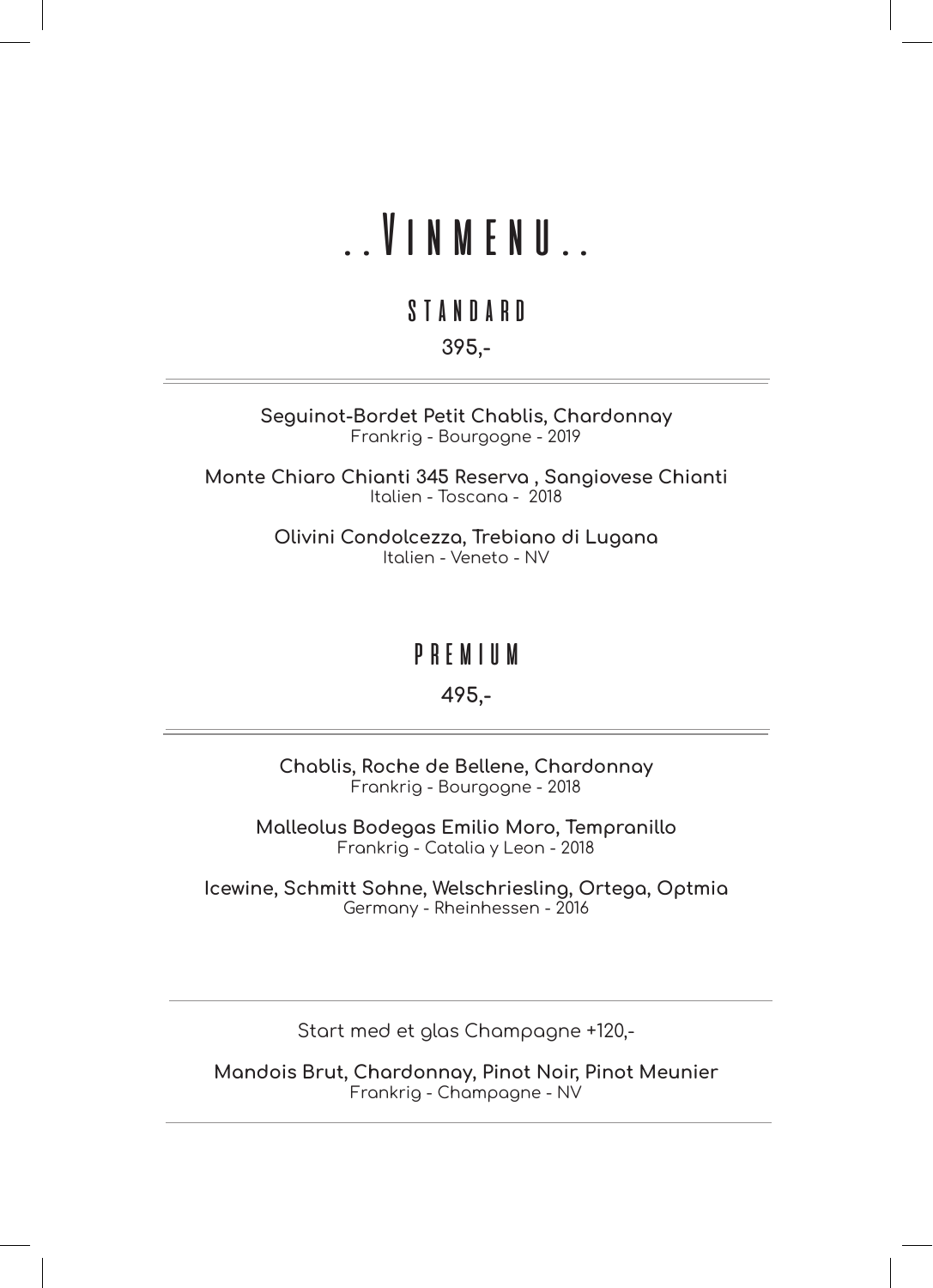## ..Champagne..

| Mandois Brut, Chardonnay, Pinot Noir, Pinot Meunier<br>Frankrig - Champagne - NV                     | $140 - 7695 -$  |
|------------------------------------------------------------------------------------------------------|-----------------|
| Pierre le Beouf rosé, Pinot noir<br>Frankrig - Champagne - NV                                        | $155,- / 775,-$ |
| Billecart-Salmon Brut, Chardonnay, Pinot Noir,<br>Pinot Meunier<br>Frankrig - Champagne - NV         | $825,-$         |
| Bollinger, Chardonnay, Pinot Noir, Pinot Meunier<br>Frankrig - Champagne - NV                        | $995 -$         |
| Billecart-Salmon Blanc de Blanc, Chardonnay<br>Frankrig - Champagne - NV                             | $1.175,-$       |
| Billecart-Salmon Rose, Chardonnay, Pinot Noir, Pinot Meunier<br>Frankrig - Champagne - NV            | $1.295,-$       |
| François Secondé Millésime, Chardonnay<br>Frankrig - Champagne - NV                                  | $1.395 -$       |
| François Secondé, La Loge, Blanc de Noir, Pinot noir<br>Frankrig - Champagne - NV                    | $1.445,-$       |
| Blillecart-Salmon Magnum, Chardonnay, Pinot Noir, Pinot Meunier 1.545,-<br>Frankrig - Champagne - NV |                 |
| Piot-Sévilliano Provante, L'instant, Pinot Meunier<br>Frankrig - Champagne - NV                      | $1.695,-$       |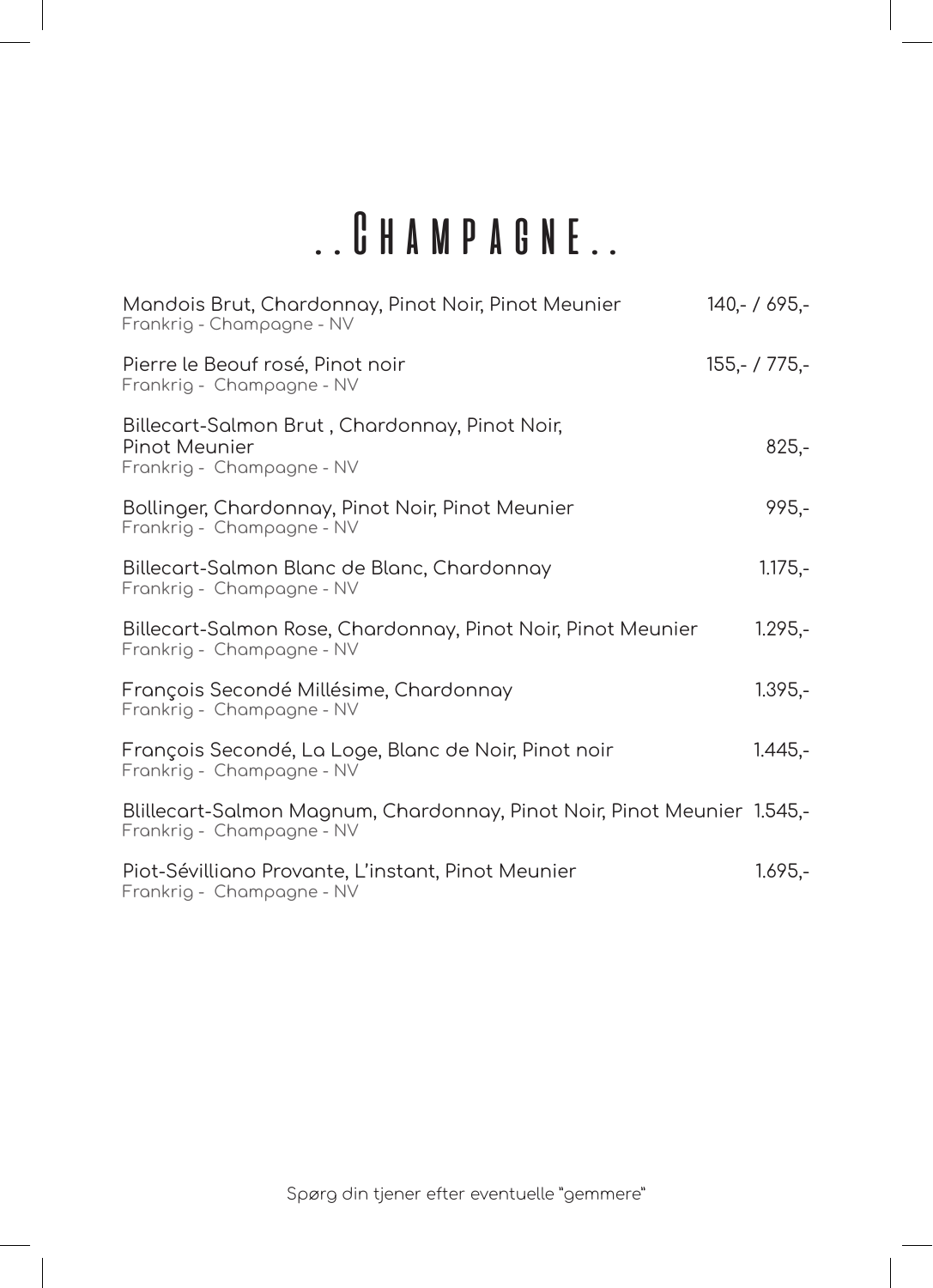## ..Bobler..

Cava, Can Petite, Macabeo, Parellada 85,- / 395,- Spanien - Catalonia - NV

# ..Rosé..

| Château de Berne, Romance, Merlot, Cinsault Syrah, Grenache 95,- / 450,-<br>Frankrig - Provence - 2020 |           |
|--------------------------------------------------------------------------------------------------------|-----------|
| Ultimate Provence , Merlot, Cinsault, Syrah, Grenache<br>Frankrig - Provence - 2020                    | 595.-     |
| Ultimate Provence, Magnum, Merlot, Cinsault, Syrah, Grenache<br>Frankrig - Provence - 2020             | $1.195 -$ |

### ..Hvidvin..

| Torroxal Adegas Valminor, Albariño<br>Spanien - Galicien - 2020                | $85 - 7395 -$ |
|--------------------------------------------------------------------------------|---------------|
| Tiefenbrunner, Pinot Grigio<br>Italien - Alto Adige - 2019                     | $395 -$       |
| William Fevre Gran Cuvée, Chardonnay<br>Chile - Valle de Maipo - 2018          | $395 -$       |
| Hass Pinot Blanc Cötes de Kaysersberg, Pinot Blanc<br>Frankrig – Alsace - 2017 | $425 -$       |
| Seguinot-Bordet Petit Chablis, Chardonnay<br>Frankrig - Bourgogne - 2019       | $90 - 445 -$  |

Spørg din tjener efter eventuelle "gemmere"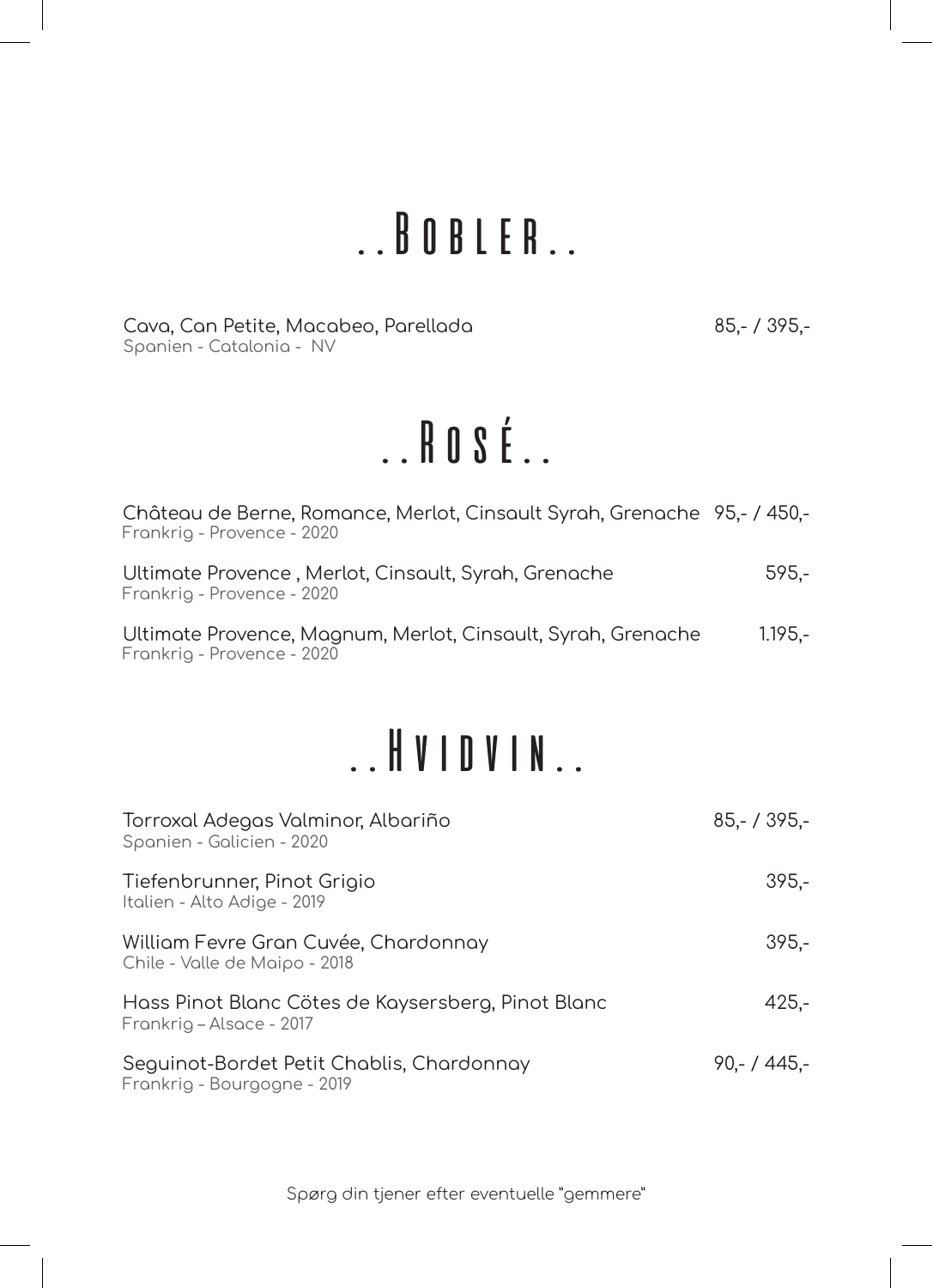# ..Hvidvin..

| Grand Cru Steininger, Grüner Veltliner<br>Østrig - Kamptal - 2020                        | $445 -$        |
|------------------------------------------------------------------------------------------|----------------|
| Awatere Valley, Fincher & Co, Sauvignon Blanc<br>New Zealand - Marlborough - 2020        | $95 - 495 -$   |
| Left Side<br>USA - California - 2018                                                     | $95 - 1495 -$  |
| Dom. de Bel Air Pouilly Fumé Riquette, Sauvignon Blanc<br>Frankrig - Pouilly Fumé - 2020 | $525,-$        |
| Chablis, Roche de Bellene, Chardonnay<br>Frankrig - Bourgogne - 2018                     | $120 - 7595 -$ |
| Hessenstein, Riesling<br>Tyskland - Rheingau - 2020                                      | $110 - 7545 -$ |
| Domaine des Baumard, Chenin Blanc<br>Frankrig - Loire - 2020                             | $595,-$        |
| Sancerre Cuvée Prestige, Jean Paul Picard<br>Sauvignon Blanc<br>Frankrig - Loire - 2017  | 795,-          |
| Winderlea, Chardonnay<br>USA - Oregon - 2017                                             | $925 -$        |
| Meursault 1er Cru, Henri Darnat, Chardonnay<br>Frankrig - Bourgogne - 2018               | $1.495 -$      |
| Chassagne Montrachet 1er Cru, Henri Darnat Chardonnay<br>Frankrig - Bourgogne - 2017     | $1.595 -$      |

Spørg din tjener efter eventuelle "gemmere"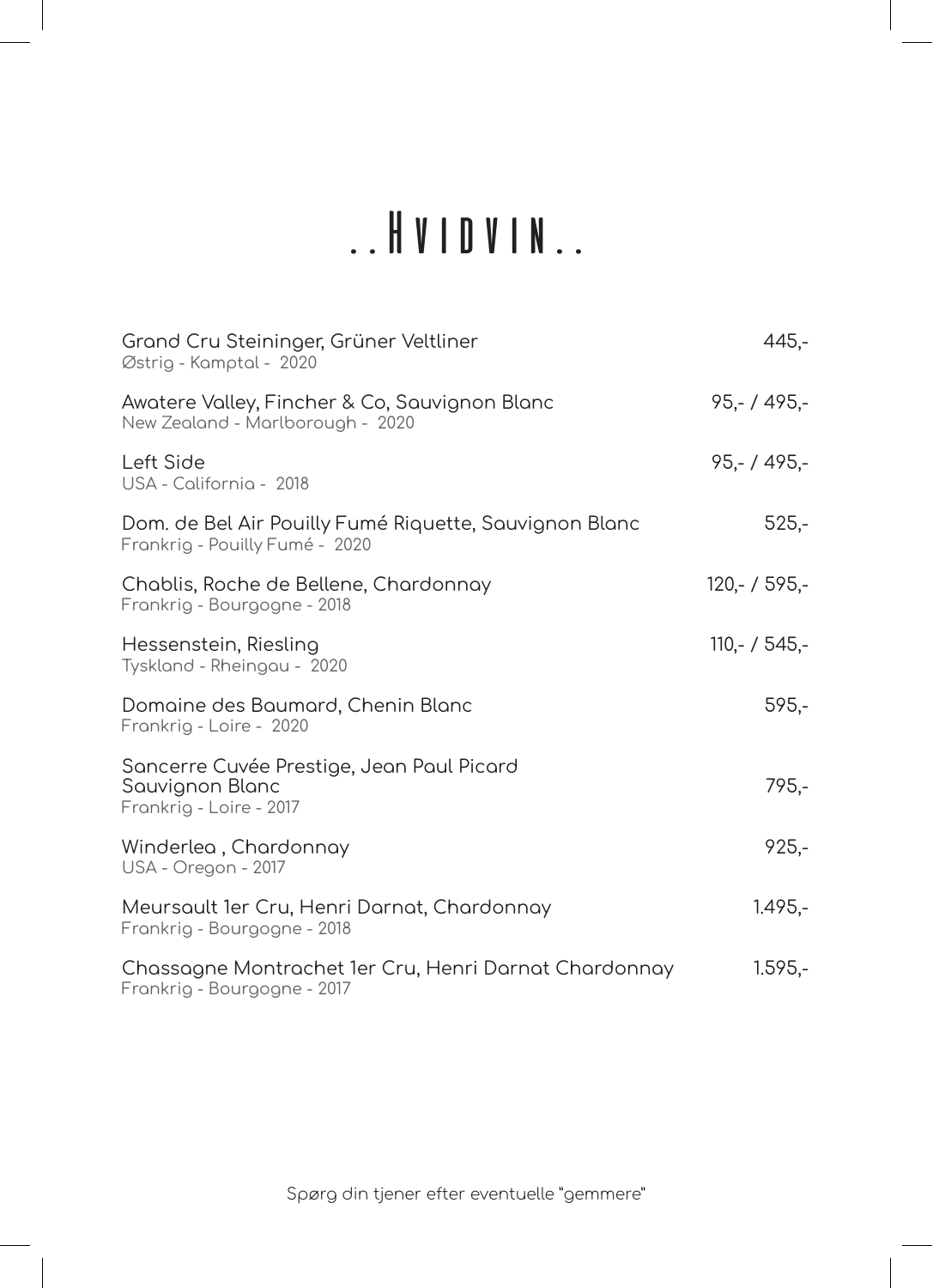# ..Rødvin..

| La Linda, Luigi Bosca, Malbec<br>Argentina - Mendoza - 2017                                      | $80 - 7375 -$  |
|--------------------------------------------------------------------------------------------------|----------------|
| Seven Fires, Vintage Wine Estates, Zinfandel<br>USA - Californien- 2018                          | $85,- / 395,-$ |
| Mulga, Kilikanoon, Shiraz<br>Australien - Clare Valley - 2016                                    | $395 -$        |
| Schola Sarmenti Cuubardi, Primitivo<br>Italien - Puglia - 2018                                   | $425 -$        |
| Monte Chiaro Chianti 345 Riserva, Sangiovese<br>Italien - Toscana - 2018                         | $90 - 445 -$   |
| Firesteed, Willamette Valley, Pinot Noir<br>USA - Oregon - 2019                                  | $450 -$        |
| Cigar, Zinfandel<br>USA - Californien- 2018                                                      | $475,-$        |
| Nebbiolo d'Alba Ligabue, Teo Costa, Nebbiolo<br>Italien - Piemonte - 2018                        | $495 -$        |
| Bourgogne Rouge, Roche de Bellene, Pinot Noir<br>Frankrig - Bourgogne - 2020                     | $110 - 7545 -$ |
| Casa la Rad, Bodegas Casa la Rad, Tempranillo, Grenache 110 ,- / 545,-<br>Spanien - Rioja - 2015 |                |
| Megaphone, Domaine du Vieux Telegraphe, Grenache, Syrah<br>Frankrig - Rhône - 2018               | $550 -$        |
| La Coppia Chianti Classico, Corsignano, Sangiovese<br>Italien - Toscana - 2017                   | $550 -$        |
| Ripasso, Domini Veneti, Corvina, Rondinella, Corvinone<br>Italien - Veneto - 2018                | $595,-$        |
| Pinotage, Kaapzicht<br>Sydafrika - Stellenbosch - 2017                                           | $595,-$        |

Spørg din tjener efter eventuelle "gemmere"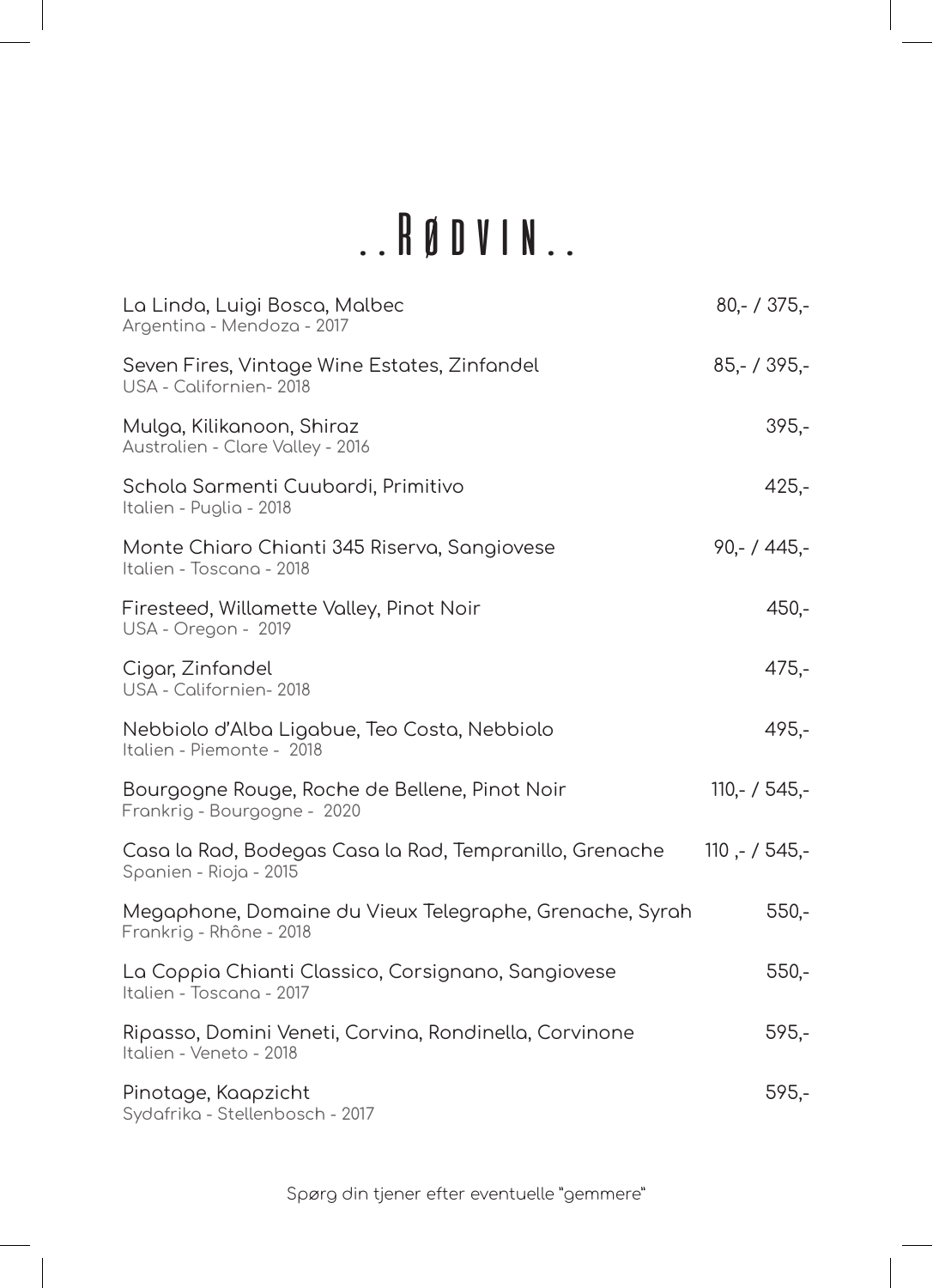# ..Rødvin..

| Phyllit, Solveigs, Pinot Noir<br>Tyskland - Rheingau - 2018                                                  | $645,-$         |
|--------------------------------------------------------------------------------------------------------------|-----------------|
| Steil, Solveigs, Pinot Noir<br>Tyskland - Rheingau - 2015                                                    | $745,-$         |
| Mauro Molino "Barolo", Nebbiolo<br>Italien - Piemonte - 2017                                                 | $150 - 775 -$   |
| Volnay, Henri Darnat, Pinot Noir<br>Frankrig - Bourgogne - 2017                                              | $895 -$         |
| Gigondas, Clos des Cazaux, Grenache, Syrah & Mourvèdre<br>Frankrig - Rhône - 2018                            | 895,-           |
| Malleolus "Bodegas Emilio Moro, Catalia y Leon<br>Spanien - Catalia y Leon - 2018                            | $185,- / 945,-$ |
| Teo Costa, Magnum, Nebbiolo<br>Italien - Piemonte - 2018                                                     | $975 -$         |
| Coldoro, Terralsole, Merlot<br>Italien - Toscana - 2010                                                      | $995 -$         |
| Brunello di Montalcino, Tenuta Brunelli, Sangiovese<br>Italien - Toscana - 2016                              | 195,- / 995,-   |
| Winderlea, Murto Vineyard, Pinot Noir<br>USA - Oregon - 2014                                                 | $1.025,-$       |
| Micke, Solveigs, Pinot Noir<br>Tyskland - Rheingau - 2015                                                    | $1.100 -$       |
| Clos Pegase, Carbernet Sauvignon<br>USA - Napa - 2016                                                        | $1.145,-$       |
| Schola Sarmenti Diciotto, Primitivo<br>Italien - Puglia - 2016                                               | $1.195 -$       |
| Châteauneuf du Pape Vin di Felibre, André Mathieu,<br>Grenache, Syrah & Mourvedre<br>Frankrig - Rhône - 2012 | $1.195,-$       |